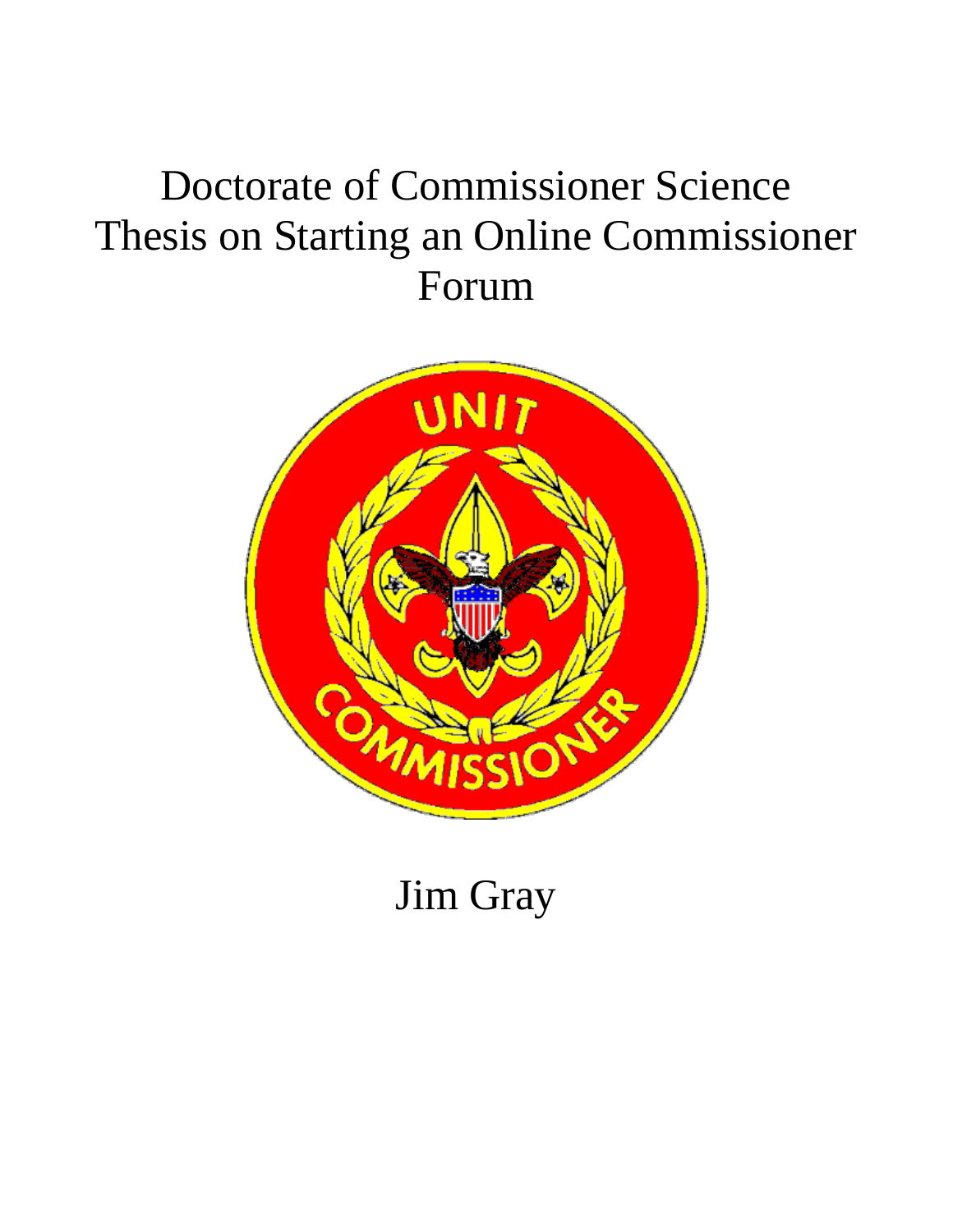## Abstract

This Paper is on how to start a Commissioner Forum. The steps I include in here are the ones I used. I started both a District and Council Forum. They are essentially the Same thing. The People You will Speak to will probably be different. It wasn't hard to do. As I'm sure You will see. It does take some time, planning, and research.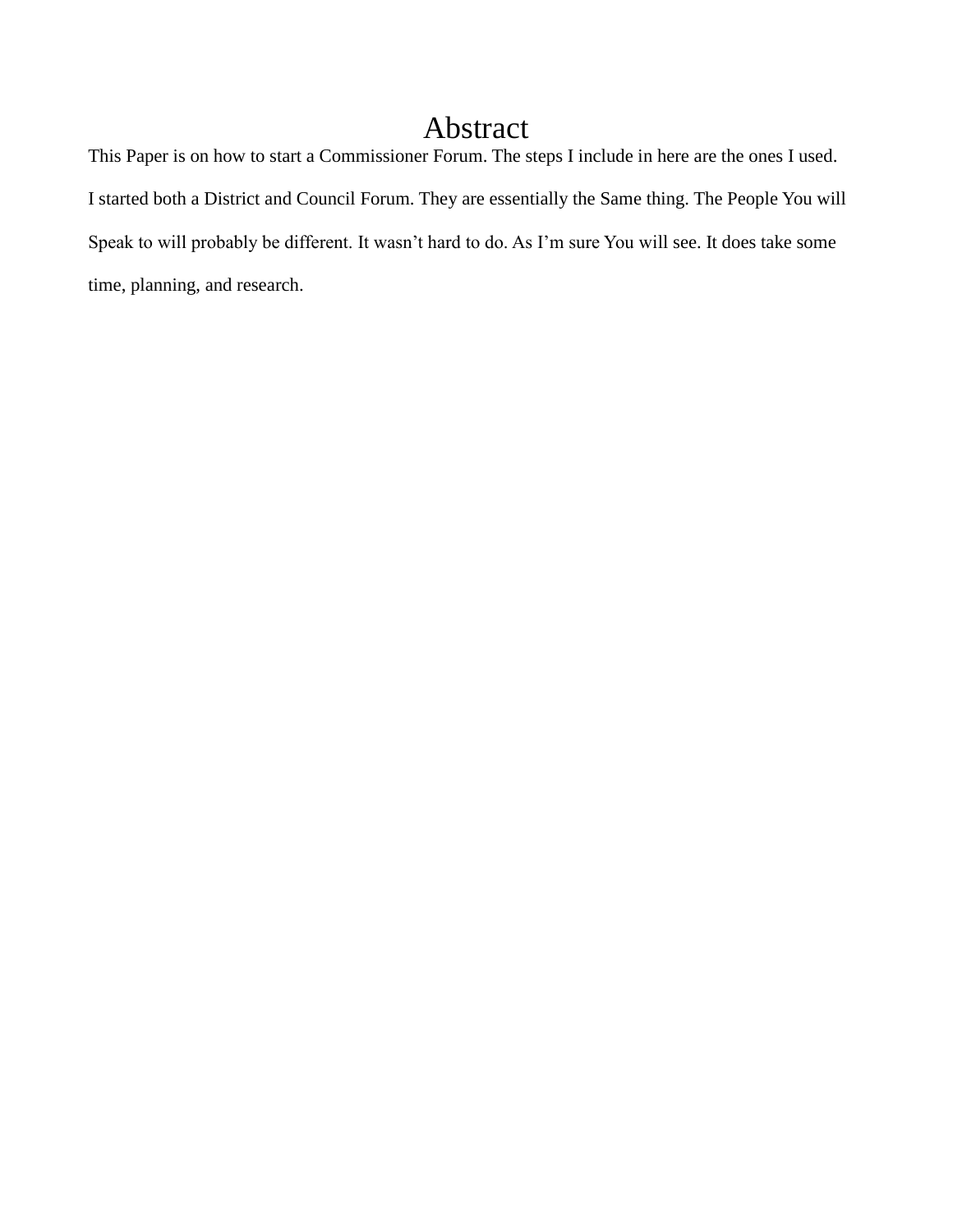## Table of Contents

1 Cover Page

2 Abstract

3 Table of Contents

4-6 Thesis

7-8 Definitions

9 Bibliography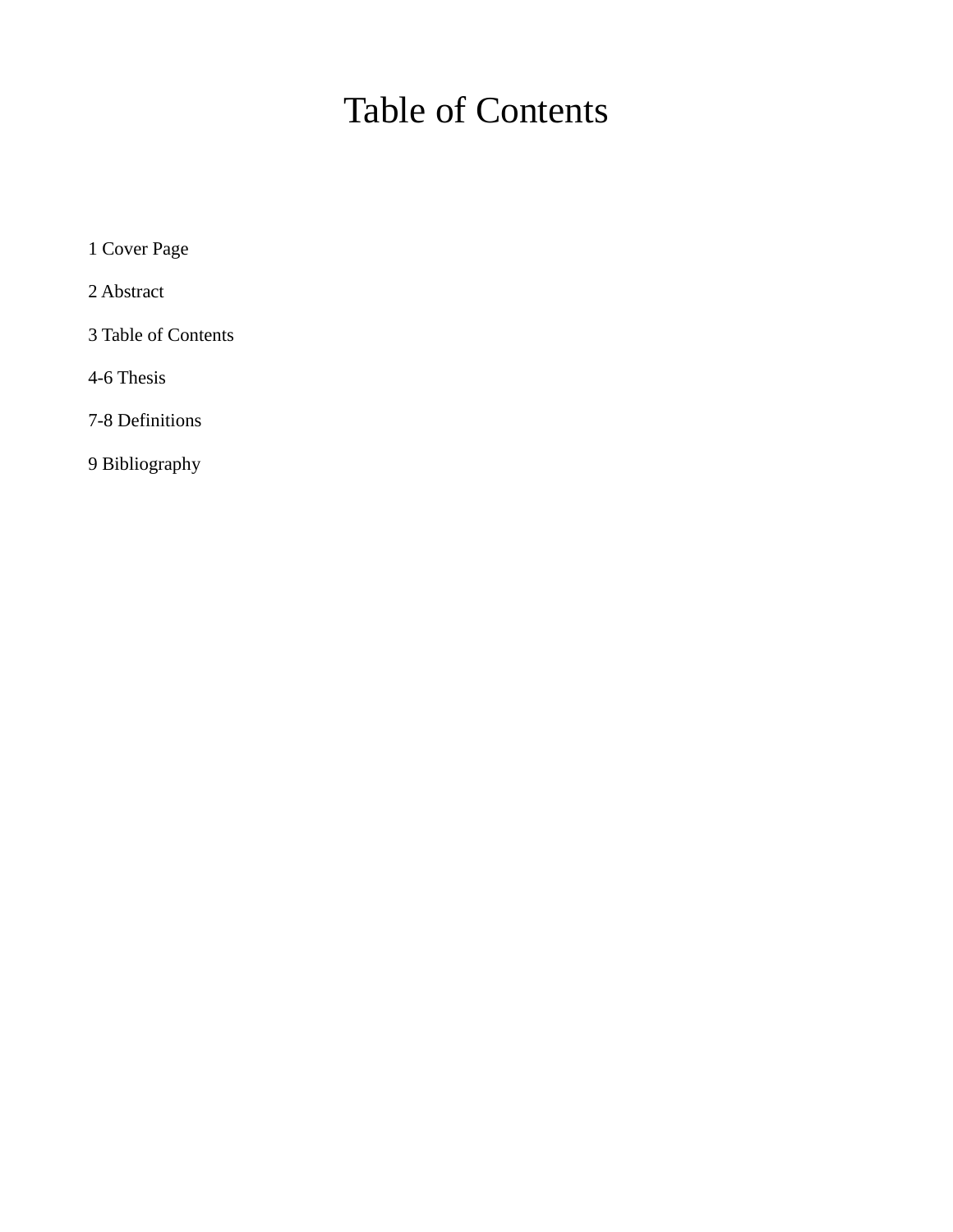This paper is on starting a District and Council Commissioners forum. The purpose of having a forum is to share information and ideas. It gives Commissioners another way to communicate. Also, if a District Executive and a Commissioner need to talk about a Leader or Unit they could be fairly certain no one will be able to accidentally over hear them. It could be an easy and effective way for a District Commissioner to talk to his/her staff. There is no cost involved if a person uses one of the free Forum sites available on the internet. No cost and extreme ease of Communication are two of the biggest advantages. Starting a forum your first step must be to talk to the Key 3 personnel(3,4). It doesn't matter whether it is District or Council. Run it past them, tell them what you are planning to do, why you want to do it. I would run it past the District Commissioner(4), explain the why's and how's and advantages of this. Next if the DC is on board I would go to the District Executive(3 ) to explain the same thing. Then you could go to the District Chair if needed. After the Key 3 are ok with it my next step would be the District Webmaster(1). This person has a lot of experience in dealing with this kind of stuff. I would recommend doing a little research beforehand and have an idea of which websites will work best.

The type of Forum you want to use is important. The modern  $\text{Form}(7)$  originated from bulletin boards and are a technological evolution of the dial up bulletin board system. The first type of forum is the Chat Room. The Chat Room(7) is defined as a site on a computer network where online conversations are held in real time by a number of users. Where users have discussions by email usually about 1 subject. Another type of forum would be a blog. Blog $(7)$  is described as an online personal Journal with reflections, comments and hyperlinks provided by the writer. Blogs are displayed in reverse chronological order. Most blogs are interactive allowing visitors to leave comments and even message each other with widgets. This interactivity distinguishes them from other static websites .Over 156 million public blogs are in existence. The last type of forum is the message board $(7)$ . It is defined as an online discussion site where people can hold conversations in the form of posted messages. They differ from chat rooms in that messages are at least temporarily archived. Also depending on the access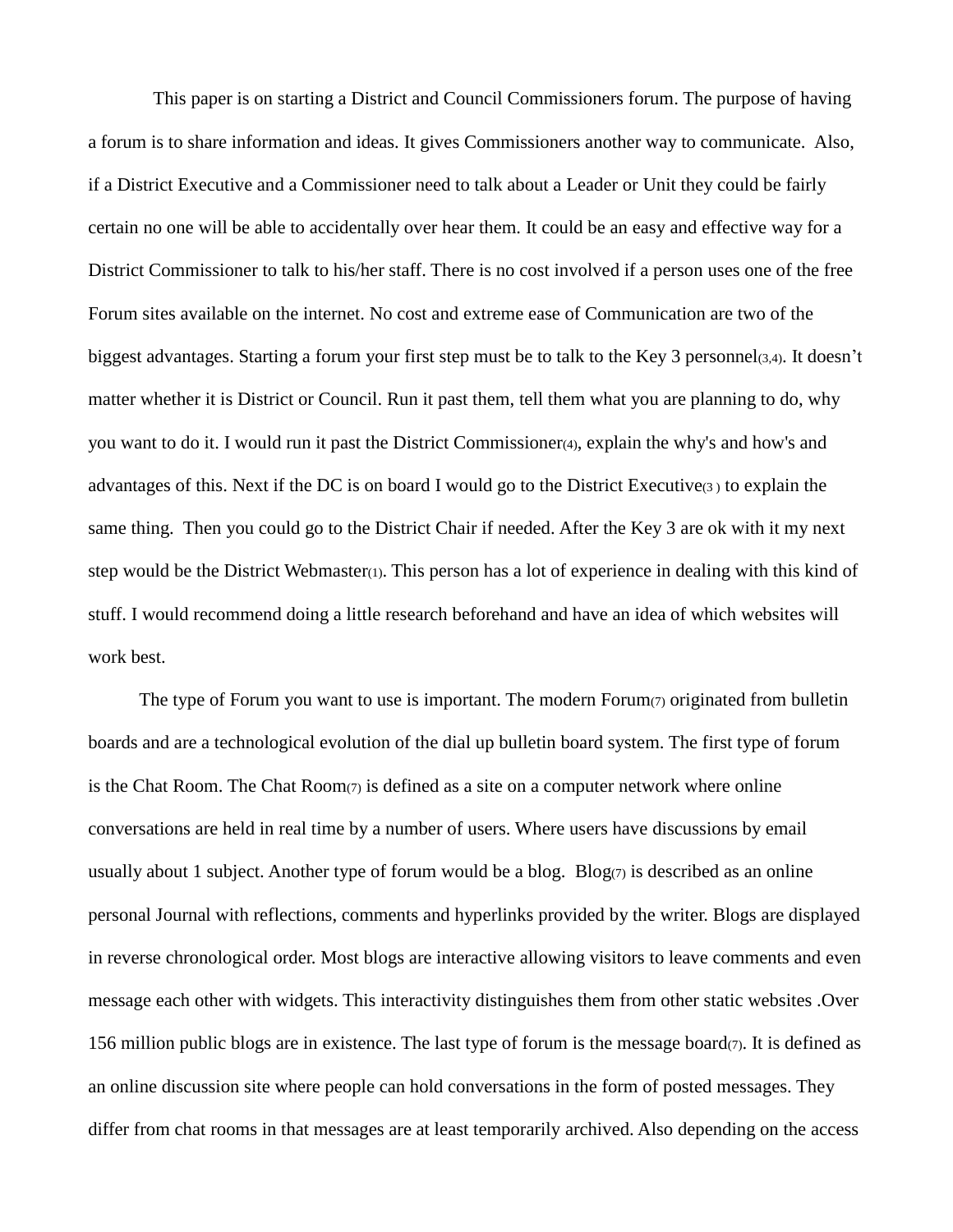level of the user and/or the forum setup a posted message might need to be approved by a moderator before it becomes visible. A single conversation in a forum is called a "thread"(7). Forums are hierarchal or tree like in structure. A forum can contain sub forums each of which can have several topics. There are three types of message boards. First is the public board which is available to everyone, registered users and guests. The next is Premium which is available to certain groups. The last is Private which is available by invite only.

 If you were to type in "Free Message Boards" and search the web many sites will come up. If you go to [www.freecenter.com/forums](http://www.freecenter.com/forums) you will see approximately 85 different sites available to you. I would take a few days and look around to see if one site offered something that you wanted in your forum. All of the sites I checked were free and all said it would take under one minute. Upon specific recommendation of the District Webmaster(1) the Lewis and Clark District went with proboards.com. He said this site had all of the features we were looking for in a forum. There are a lot of great forums out there.

When I spoke to the District Commissioner $(4)$  he said he liked the idea. That was the first person I spoke with. I explained it would be another avenue of communication for the Commissioner staff. It could be a more secure way to confer about Units or Leaders if there were problems. Most of us spend some time on the internet each week and this might help with communication between us. And a nice way to communicate with the District Executive. I would think that would be a great selling point is to have access to all of your Commissioner Staff or at least who ever has internet.

 After you choose which forum to go with you will need to set it up. Follow the prompts in the Website you are on. It doesn't take all that long. After that is done you will want to pick a moderator. A moderator is defined as the Person who monitors the conversations in an online chatroom for bad language or inappropriate content. One who presides over a meeting, forum, or debate. Also you will have an Administrator.(7) This is defined as "the "person of the forum. They can do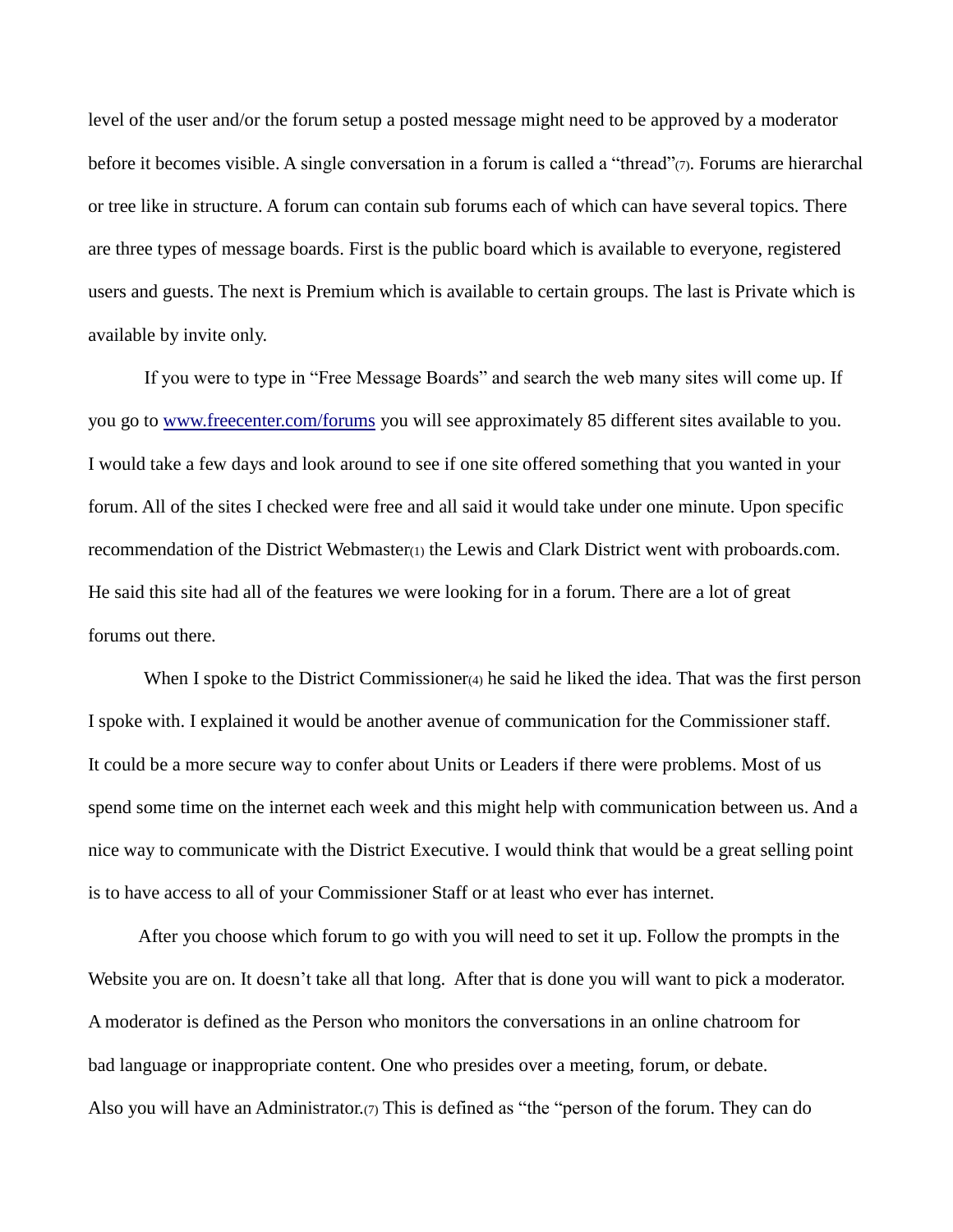anything. They can use the Ban Hammer( $\tau$ ) on members. They are a Global Moderator. They can edit User profiles They set the discussions, welcome new members. You will also want to have staff members. They will assist the Administrator and Moderator. Once the Chat room is up and running you will want to put your Monitors in place. Proper staffing will help your chat room be a success. A lack Of regulation in the chatroom might render your chat sessions useless and people will go elsewhere. For a District Forum I would think two will work. For a Council Forum I would look at between 4 and 6. These will be people who will be interested in the theme and want the Chat Room to succeed. Create A schedule during peak hours or set up shifts on certain days. For each person to cover and see how it Will work. I would also have a private chatroom or at least a private thread in the chatroom. In the Event you to about someone or something you don't want overheard. For example a Commissioner was Having a problem with a Unit Leader and wanted to discuss the situation with the District Commissioner. It would be nice to know nobody will be able to read it.

 Next we are going to look at ways to promote the forum. You will want to get the word out to all of The Commissioner staff. Try to get time to talk about it at Commissioner Meetings. This is a great Place to promote the forum. All of the Commissioner staff is there. You could talk about different Discussions going on and talk about how to sign up. Next if you have an email tree you could send out a mass Email. Letting all the Commissioner staff know about the forum and how to get started. If you Are Friends on Facebook with all of the Commissioner staff you could promote it that way as well. The District Key Three are another way to promote the forum. They can be a big help in letting all of the Commissioner staff knows about it.

We have four members right now there is not a lot of activity. I started a thread "ways to improve Attendance at roundtables." We also have a thread on "Unit and Leader Issues." And "who has been to Commissioner College."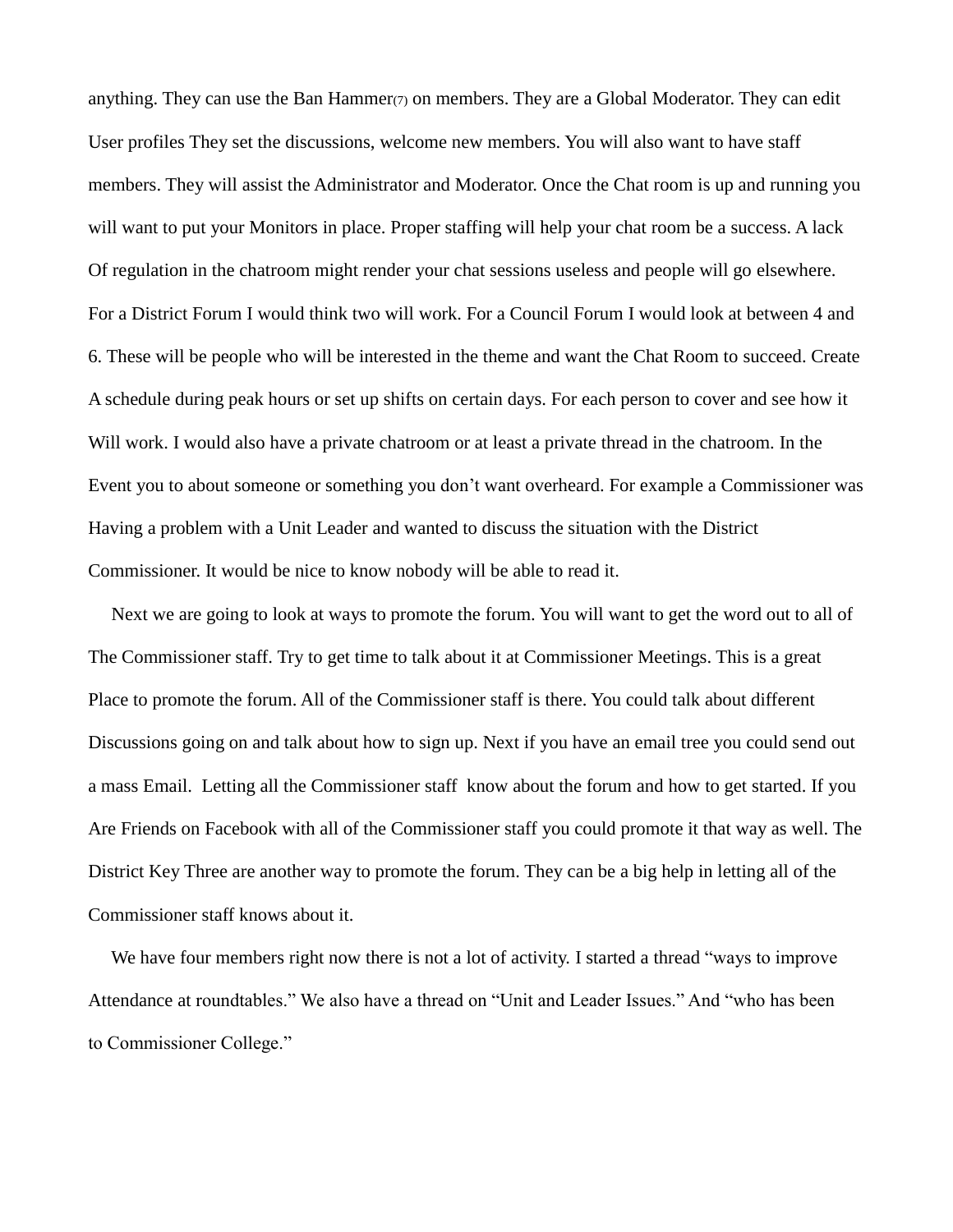This is on starting a Facebook page. I wanted to include this so here it is. First at facebook.com you click on the "create a page for a celebrity band or business". Then you choose "Company organization or Institution". Then name your page. You will have to agree to the terms and conditions of Facebook. Last you will have to enter a couple of security words to show you are human. Then import pics and have fun.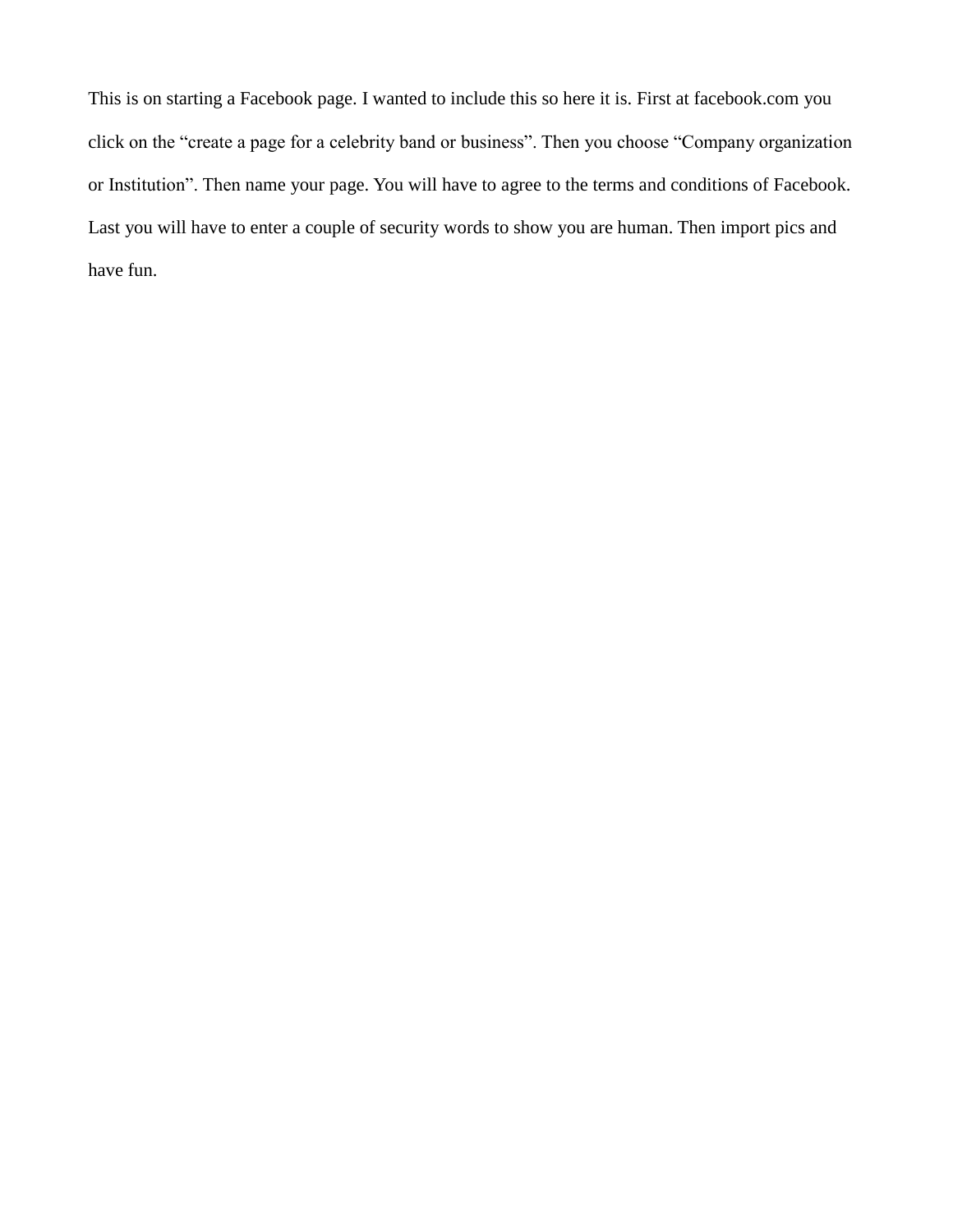Definitions of Words Associated with Internet Forums(7)

 Internet Forum: is an Online Discussion site where People can hold conversations in the Form of Posted Messages.

 Forum Features: to be Considered a forum the application needs an ability to submit threads and replies. Threads post new to old, Replies post old to New.

 Tripcodes and Capcodes: Secret Passwords added to the users Name following a separator Character Like a Number Sign (#). Moderators and Administrators will frequently assign themselves Capcodes Or Tripcodes where the guessable trip is replaced with a special notice.

Private Message: PM for short. Message sent in Private from a member to one or more Members.

 Attachment: can be almost any file. Forums usually have a very strict limit on what can be attached And what cant.

 BBCode and HTML: (Bulletin Board Code & Hyper Text Markup Language) usually discouraged or Severely filtered. Modern systems will have it disabled altogether or allow only Administrators to use It. Many Forums offer a Custom BBCode. For example embedding a YouTube or Google video Complete with viewer directly onto a post.

 Emoction: or a smiley. A combination of symbols used to convey emotional content. Common Examples  $\odot$ , $\odot$ 

 Poll: Opinion poll system for threads. Single or Multi-Choice options or Private or Public also when To expire.

 RSS & ATOM: (Rich Site Summary) aka Really Simple Syndication. Allow Minimal means of Subscribing to a forum. Uses a family of standard web feed formats to publish frequently updated info. ATOM is a syndicated format that uses an XML Language for web feeds.

 Ignore List or Foe List: Hide posts of other Members they don't want to see or have a problem with. Avatar: Image that appears beside all of a User's Posts.

Signature: Block of text possibly with a BBCode appearing at the bottom of a user Post.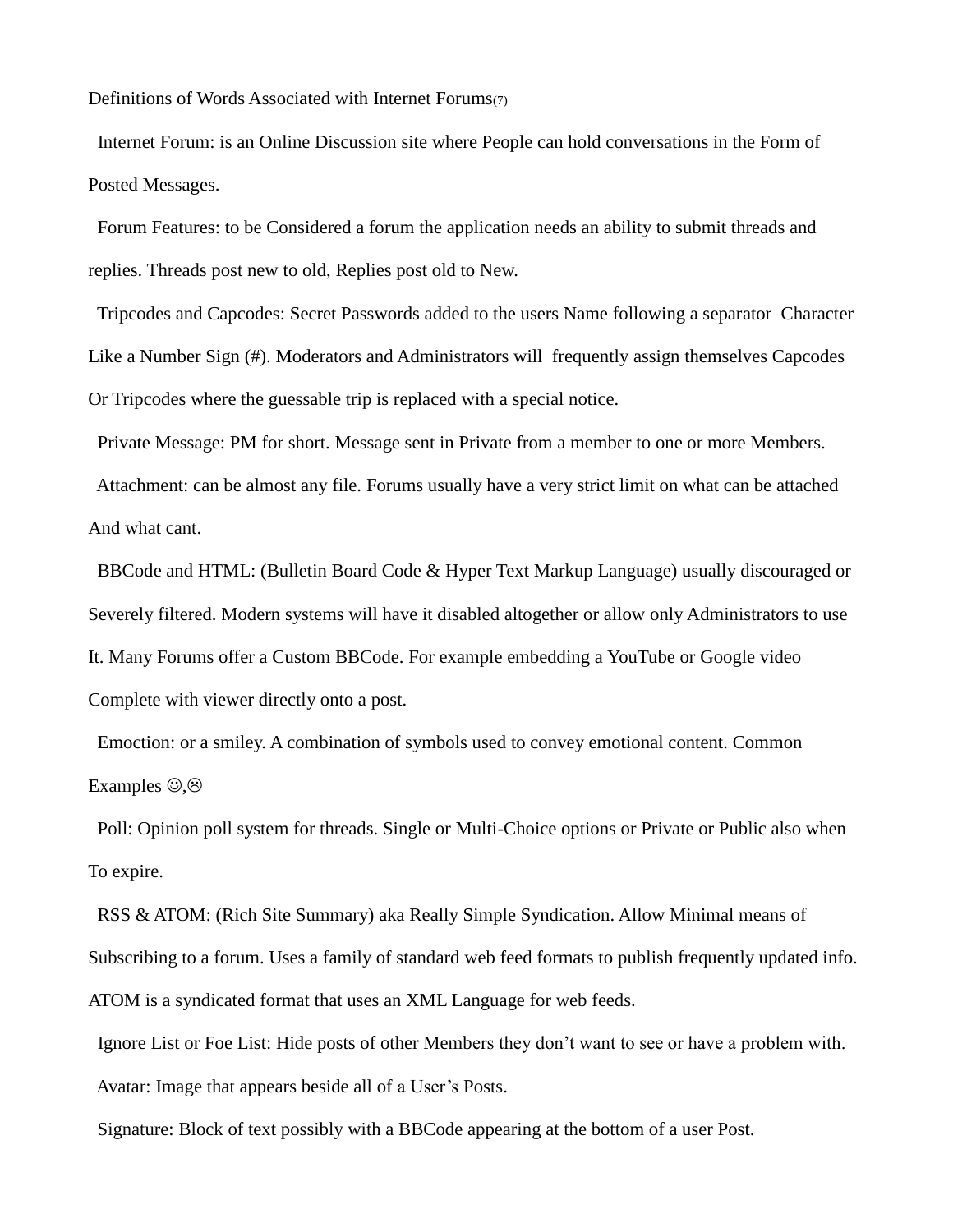Subscription: form of automated notification integrated into the software of most forums.

 Troll (Internet Slang): A Person who starts trouble by starting arguments or upsetting People. They Deliberately provoke readers into an Emotional Response.

Spamming: Use of electronic messaging systems to send unsolicited messages.

 Flame Wars aka Flaming: Hostile and Insulting interaction between internet users. Often involving Profanity. This is deliberate flaming as opposed to flaming as a result of emotional discussion. Carried Out by what are known as flamers. They specialize in targeting specific aspects of a controversial Conversation.

Ban Hammer: Avatar depicting a Club. Used to threaten banishment by anti-social bullies.

 Sock Puppet: Online Identity used for purposes of deception. Differs from Pseudonym by Posing as An independent  $3<sup>rd</sup>$  Party unaffiliated with the puppeteer.

 Double Posting aka Cross Posting: when a user posts the same message or slightly edited version of The message more Than once or on more than one discussion thread .

 Word Censor or Word Filter: Script typically used of Internet Forums or Chat Rooms that Automatically scan users posts or comments as they are submitted and changes particular words or Phrases.

 Asynchronous Communication: Not Synchronized. Describing Communications where Data can be Transmitted intermittently rather than in a steady stream.